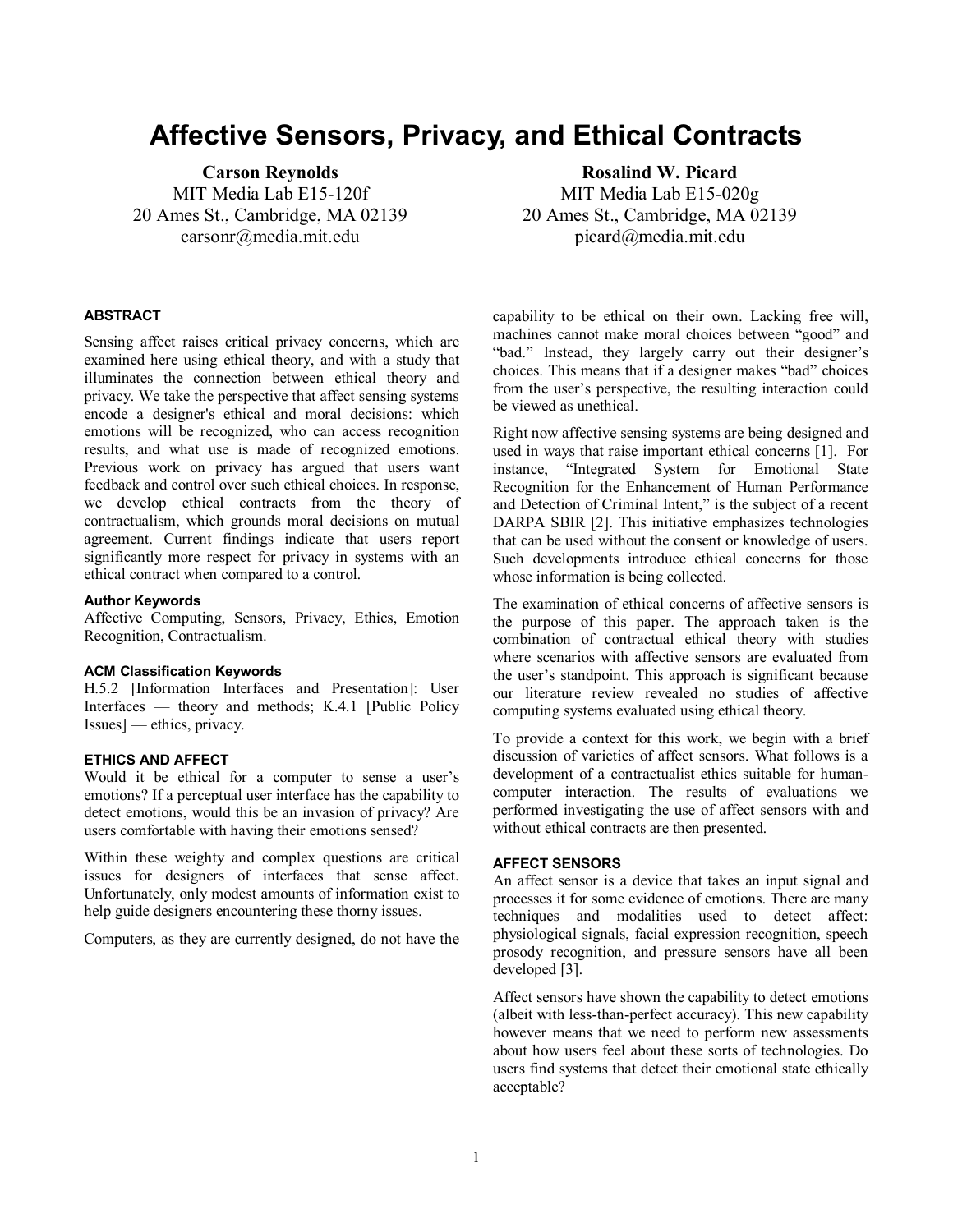#### **COMPUTER ETHICS**

To date, the emphasis in affective technologies has been on building systems that work – that recognize, express, help communicate, and respond to human emotion. An important growing concern, however, is how users feel about such technology – whether it feels respectful of their privacy and other needs, and on what basis it is acceptable or not. Thus, the emphasis here is not on what *can* be done, but rather on helping illuminate what users think *should* be done.

Morr, in the classic article "What is Computer Ethics?" [4] conceptualizes computer ethics as dealing with the policy vacuums and conceptual muddles raised by information technology. The introduction of affect sensors has created a policy vacuum. Although several descriptions of potentially harmful or unethical uses of affective technology have been broached [1], the ethical consequences of sensing user emotion are unstudied, and methods for dealing with them in a manner users and designers see as ethically acceptable are absent. This absence of policy has led us to the development of a theory of ethics relevant to interaction design.

#### **DESIGN CONTRACTUALISM**

We theorize that interaction technologies represent an implicit or provide an explicit contract between the designer and user. The designer makes a variety of moral and ethical decisions in the development of an interaction technology. These decisions are encoded in the technology, and experienced by the user. When users encounter a new technology, they are at the outset in an initial bargaining position. Users can choose to use or not use a technology based on their evaluation of the encoded ethical stance.

When the contract is implicit, users may evaluate an interaction technology for a period of time before accepting or rejecting its use. Their comfort with the technology could be taken as an indicator for how the designer's ethical decisions match their own expectations of what is acceptable.

When the contract is explicit, in terms of a privacy policy or social contract, users can assess the designer's ethical decisions more immediately. For instance, a user of an open source technology may accept software adhering to a particular contract, but reject closed-source alternatives, sometimes without using either.

This theory is an extension of contractualism, which has been used in both moral and political philosophy. As a foundation for our ethical analysis, we take the position the computer ethics should be approached in a weakly conservative manner. Namely, we accept that computers could give rise to entirely new varieties of ethics, but for present purposes we will treat computer ethics as a microethics, akin to medical ethics or environmental ethics. We will thus apply contractualism as a macroethics to serve as the foundation of an ethical theory for affect sensing.

Contractualism founds ethical evaluations on a hypothetical or real contract formed between groups or individuals. Cudd describes the contractual macroethical position in the following manner: "Contractualism, which stems from the Kantian line of social contract thought, holds rationality requires that we respect persons, which in turn requires that moral principles be such that they can be justified to each person" [5]. Thus, we should offer our moral decisions in public and seek to justify them to each user.

#### **Encoded Ethical Decisions**

Our theory asserts that ethical decisions are encoded by interaction technology. A study by Friedman provides some support for this idea [6]. In interviews with computerscience students, Friedman found that 75% attributed "decision-making" to computers. But only 21% held the computer "morally responsible" for errors. These results indicate that the majority of the interviewees thought a computer could make decisions but a minority blamed the computer for the consequences of bad actions. One participant was quoted as saying "the decisions that the computer makes are decisions that somebody else made before and programmed into the computer . . ." Friedman concludes by noting that "designers should communicate through a system that a (human) who and not a computer (what) – is responsible for the consequences of computer use." We think designers should communicate and disclose the moral decisions made during the design of interaction technology and embedded into the technology.

When designing interaction with affective sensors, we make a series of decisions that could affect ethical acceptability. These include decisions related to privacy like: who will collect emotional data, what type of emotions are recognized, and for what task the recognized emotional data is used. If we design a system that detects fear by using electrodes and video cameras, and make this data available to anyone who requests it, then we speculate users will feel that their privacy is invaded.

### **Examples of Design Contractualism**

We see the proliferation of privacy policies and technologies related to them as evidence that explicit design contractualism is already occurring. Many websites offer users privacy policies which explain how the private data collected will be used. The Platform for Privacy Preferences (P3P) provides an internet protocol to help standardize and automate the process of accepting or rejecting a particular website's privacy policy [7]. Some open source communities also offer explicit Social Contracts describing "a set of commitments" to which designers will abide. The Debian Linux social contract describes the ethics and commitments which the designers will commit themselves to in the design of the Liunx distribution [8].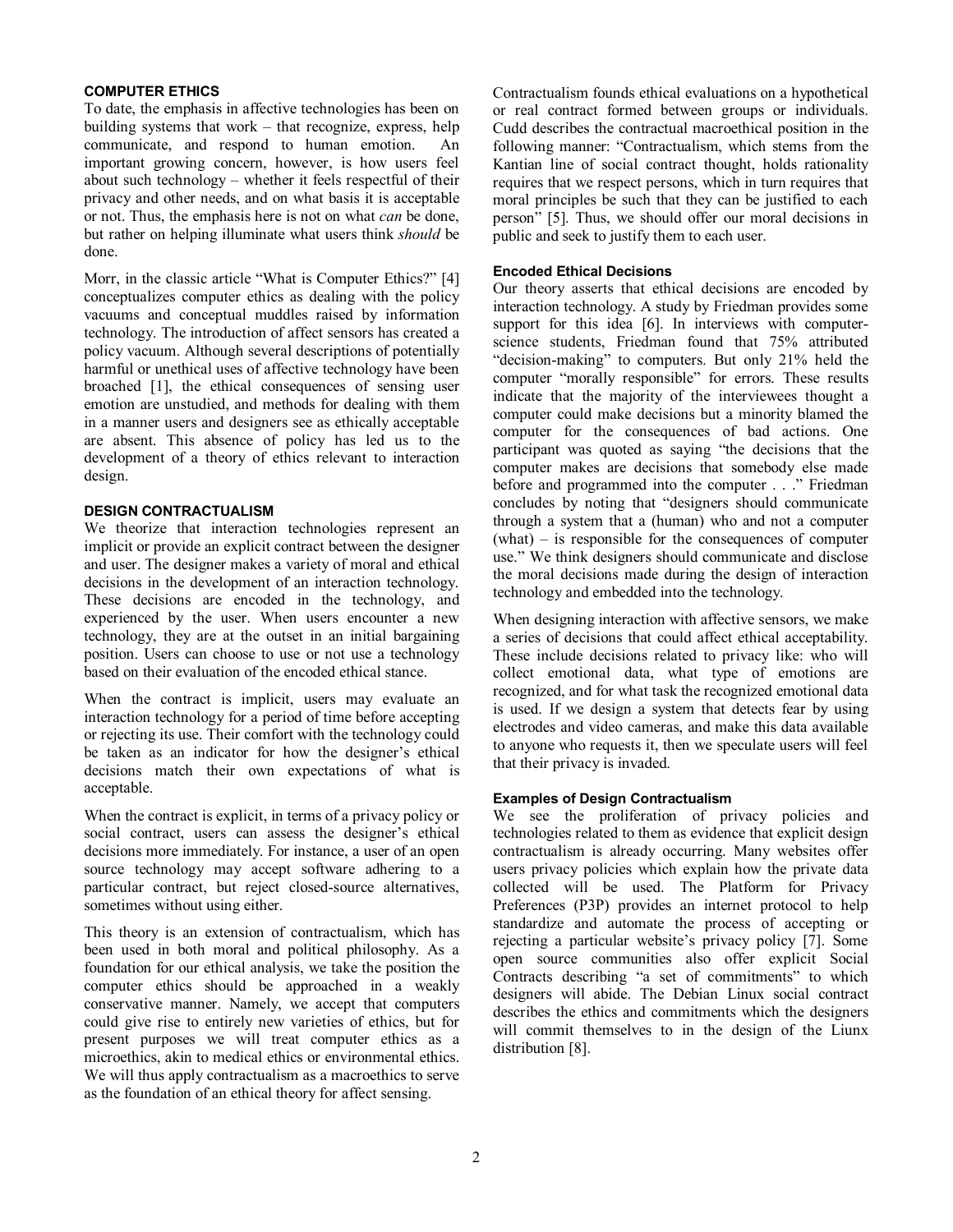#### **EVALUATION**

To better understand users' perceptions of affect sensors in light of design contractualism, we conducted an evaluation that examines privacy effects of affect sensors. These studies presented users with a variety of scenarios involving particular emotions, various sensors, and contracts between the designer and user. We chose to use web-based questionnaires as a method of inquiry. As a research method, questionnaires have many shortcomings, but also some strengths. Questionnaires allow for exposure to a variety of hypothetical situations, while a subject is (presumably) comfortably seated in his or her natural computing environment. They also allow us to quickly expose a large number of people to a set of ideas, while avoiding scheduling conflicts, no-shows, biases due to experimenter interaction, and other attitude-altering phenomena associated with in-person interactive experiences. At the same time, we do lose control over whether or not a subject fills out more than one questionnaire (although the task is boring, and there is no compensation, so we do not expect this to happen.) We also recognize that the way people answer how they think they would behave can differ from the way they will actually behave. Nonetheless, because a contract is a consciously engaged in endeavor, and our initial interest is to assess what people think about affect sensing and the effect of contract use, questionnaires are an appropriate tool.

#### **Hypotheses**

In the broadest sense, we wanted to understand more about the ethical acceptability of affect sensors. We considered respect for privacy, willingness to use, and comfort as factors that might indicate ethical acceptability. We speculated that subjects will report a greater sense of privacy invasiveness if they think affect sensing is unethical. We hypothesized that the introduction of an ethical contract would improve ethical acceptability.

#### **Pilot Studies**

Two pilot studies were performed as we developed our understanding of the relationship between ethical acceptability and contractualism. The first was a paper questionnaire distributed to visitors to our laboratory. Although the results supported our hypotheses, the participants were solicited in a non-random manner and much of the data was incomplete so the experiment was redesigned. The second was an internet questionnaire that corrected these shortcomings, but did not balance across conditions appropriately. We arrived at the experimental design for the survey described below by revising the design of these pilot studies.

## **Main study**

## *Methodology*

Our evaluation took the form of a 2x4 design. Participants were first randomly assigned to treatment (Ethical Contract) or control (No Contract) conditions. Demographic information was collected initially. Then, each subject was presented with four scenarios. Participants in the treatment condition also received a contract with each scenario. Participants in the control condition were never presented an ethical contract. Each scenario involved one of four emotions and one of two application contexts. The emotions were Joy, Anger, Sadness, and Excitement. The application contexts were music and news recommendation systems. The design was balanced: each subject received the same emotions and contexts, but in a random order.

For example, a scenario for the emotion joy in the context of music recommendations was:

*"Imagine yourself using a music listening program at your home. The current song that is playing evokes excitement. The computer detects your excitement and sends information to a recommendation website. This website is a resource used by music listeners to categorize and recommend music. It provides you with music recommendations associated with particular emotions, together with other features based on preferences you set. For example, it might be useful to search this website for music that evoked excitement in listeners. A combination of camera and pressure-sensitive mouse are used to assess your excitement. Your excitement is assessed by recognizing facial expressions from video and muscle tension from pressure sensors on the mouse."*

If the participant was assigned to the Contract condition, they additionally saw the following text:

"*The recommendation website has a contract that describes who will have access to your emotional data, what this data will be used for, and exactly how emotions like excitement are assessed: The excitement recorded by the system will only be used to recommend content to members of this website. This data is anonymous and can only be accessed by users of the website. Your excitement is assessed by recognizing facial expressions from video and muscle tension from pressure sensors on the mouse. You have the opportunity to interact with the system with the contract for a month and find that it behaves just as the contract dictates.*"

Participants in both conditions were then asked to report if they would use the system, how comfortable the would feel, if their privacy was affected, and how certain they were of these responses. The questions were presented on a sevenpoint Likert scale.

### *Results*

There were 125 total responses to the internet questionnaire. Of these, 64 had been filled in completely without error. Participants were solicited with emails to departmental emails lists and postings on community websites. Participants were told the survey would take approximately 15 minutes and that they would be asked "a variety of questions about scenarios motivated by recent